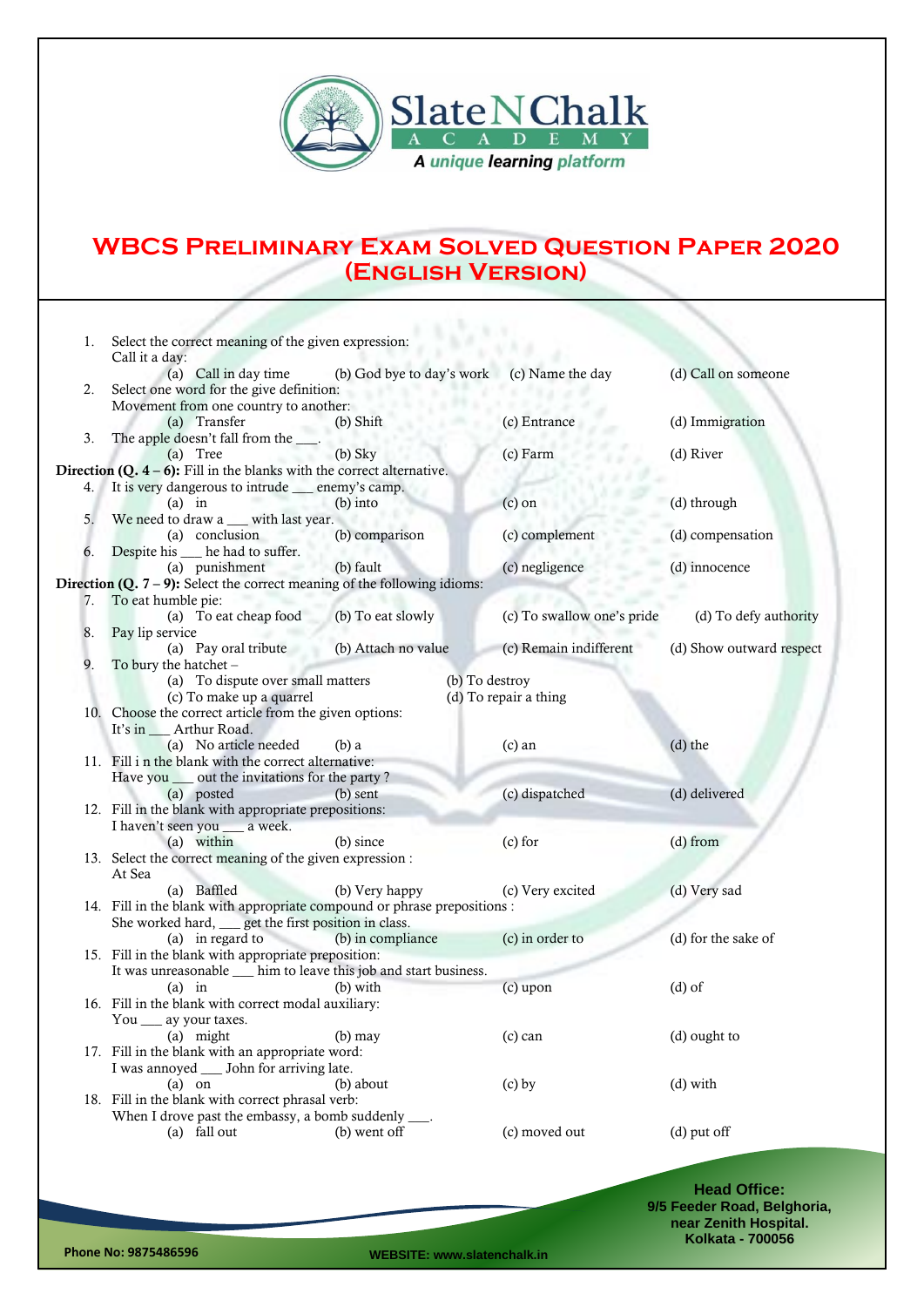| 19. Select the correct meaning of the following idiom:<br>An apple of discord<br>(a) Cause of wealth                              |                                     | (c) Cause of happiness            |                      |
|-----------------------------------------------------------------------------------------------------------------------------------|-------------------------------------|-----------------------------------|----------------------|
| 20. Pick out the nearest correct meaning of the given word:<br>Animate                                                            | (b) Cause of illness                |                                   | (d) Cause of quarrel |
| (a) Energise<br>(b) Animal-like<br>21. Fill in the blank with appropriate collective noun:<br>$A$ __ of fish.                     |                                     | (c) Animosity                     | (d) Calm             |
| (a) litter<br>(b) swarm                                                                                                           |                                     | (c) brood                         | (d) shoal            |
| 22. From the given adjectives pick the odd one out:<br>(a) Hostile<br>(b) Affable                                                 |                                     | (c) Jovial                        | (d) Sociable         |
| 23. Find the odd one out:<br>(a) Evaluate<br>(b) Assess                                                                           |                                     | (c) Appraise                      | (d) Instruct         |
| 24. Mark the synonym of the words given below:                                                                                    |                                     |                                   |                      |
| Presume:                                                                                                                          |                                     |                                   |                      |
| (a) Resume<br>(b) Assume<br>25. Fill in the blank with an appropriate preposition:<br>A good judge never jumps __ the conclusion. |                                     | (c) Calculate                     | (d) Vision           |
| $(b)$ at<br>$(a)$ to                                                                                                              |                                     | (c) on                            | $(d)$ for            |
| 26. The Global Competitiveness Report is published by the -                                                                       |                                     |                                   |                      |
| (a) International Monetary Fund                                                                                                   |                                     |                                   |                      |
| (b) United Nations Conference on Trade and Development<br>(c) World Economic Forum                                                | (d) World Bank<br><b>Talk of Co</b> |                                   |                      |
| 27. With reference to Milan Tansen, which one of the following statements is NOT correct?                                         |                                     |                                   |                      |
| (a) Tansen was the title given to him by Emperor Akbar.                                                                           |                                     |                                   |                      |
| (b) Tansen composed Dhrupads on Hindu gods and goddesses.                                                                         |                                     |                                   |                      |
| (c) Tansen composed songs on his patrons.                                                                                         |                                     |                                   |                      |
| (d) Tansen invented many ragas.<br>28. Harappan civilisation city of Lothal, is located in -                                      |                                     |                                   |                      |
| (a) Gujarat<br>(b) Punjab<br><b>CONTRACTOR</b>                                                                                    |                                     | (c) Rajasthan                     | $(d)$ Sindh          |
| 29. Building 'Kalyaana Mandapas' was a notable feature in the temple construction in the kingdom of -                             |                                     |                                   |                      |
| (b) Chandela<br>(a) Chalukya                                                                                                      |                                     | (c) Rashtrakuta                   | (d) Vijayanagara     |
| 30. Where did Mahatma Buddha's 'Mahaparinirvan' take place ?                                                                      |                                     |                                   |                      |
| (a) Lumbini<br>(b) Bodh Gaya<br>--<br>31. The Besnagar inscription of Heliodrus is associated with -                              |                                     | (c) Kushinagar                    | (d) Kapilavastu      |
| (a) Sankarshan and Vasudeva                                                                                                       |                                     | (b) Sankarshan and Pradyumna      |                      |
| (c) Sankarshan Pradyumna and Vasudeva                                                                                             |                                     | (d) only Vasudeva                 |                      |
| 32. Where was the first republican system of the world during 6 <sup>th</sup> century B.C. located?                               |                                     |                                   |                      |
| (b) Athens<br>(a) Vaishali                                                                                                        |                                     | (c) Sparta                        | (d) Pataliputra      |
| 33. During the period of 16 Mahajanapadas, Mathura was the capital of -<br>(b) Vatsa<br>(a) Vajji                                 |                                     | (c) Kashi                         | (d) Surasena         |
| 34. Which of the following can be compared to 'Prince' of Machiavelli'?                                                           |                                     |                                   |                      |
| (a) Kalidasa's 'Malvikagni Mitram'                                                                                                |                                     | (b) Kautilya's 'Arthashastra'     |                      |
| (c) Vatsyanana's 'Kamasutra'                                                                                                      |                                     | (d) Thiruvalluvar's 'Thirukkural' |                      |
| 35. That Gujarat was included in the Kingdom of Chandragupta Maurya is proved by -<br>(a) Greek accounts                          |                                     |                                   |                      |
| (b) Junagarh Rock Inscription of Rudradaman                                                                                       |                                     |                                   |                      |
| (c) Jain tradition                                                                                                                | (d) Pillar Edict II of Ashoka       |                                   |                      |
| 36. For which of the following rulers 'Ekta brahmana' has been used?                                                              |                                     |                                   |                      |
| (a) Pushyamitra Shunga<br>(c) Gautamiputra Satakarni                                                                              | (b) Kharavela<br>(d) Susharman      |                                   |                      |
| 37. The rulers of Chandela built -                                                                                                |                                     |                                   |                      |
| (a) Sanchi<br>(b) Ujjain                                                                                                          |                                     | (c) Gwalior                       | (d) Khajuraho        |
| 38. Consider the following statements:                                                                                            |                                     |                                   |                      |
| Saint Nimbarka was a contemporary of Akbar.<br>1.                                                                                 |                                     |                                   |                      |
| Saint Kabir was greatly influenced by Shaikh Ahmad Sirhindi.<br>2.<br>Which of the statement given above is/are correct?          |                                     |                                   |                      |
| $(a)$ 1 only<br>$(b)$ 2 only                                                                                                      |                                     | (c) Both 1 and 2                  | (d) Neither 1 nor 2  |
| 39. The Pallava-chola style of architecture is commonly known as -                                                                |                                     |                                   |                      |
| (a) Pallava<br>(b) Chola                                                                                                          |                                     | (c) Nagara                        | (d) Dravida          |
| 40. Saundarananda was the composition of -                                                                                        |                                     |                                   |                      |
| (a) Asvaghosa<br>(b) Banabhatta<br>41. Who was the author of 'Matta Vilasa Prahasana'?                                            |                                     | (c) Bhavbhuti                     | (d) Bhasa            |
| (a) Gautamiputra Satakarni                                                                                                        | (b) Rudradaman                      |                                   |                      |
| (c) Mahendra Varman                                                                                                               | (d) Bhasa                           |                                   |                      |
|                                                                                                                                   |                                     |                                   |                      |

**Head Office: 9/5 Feeder Road, Belghoria, near Zenith Hospital. Kolkata - 700056**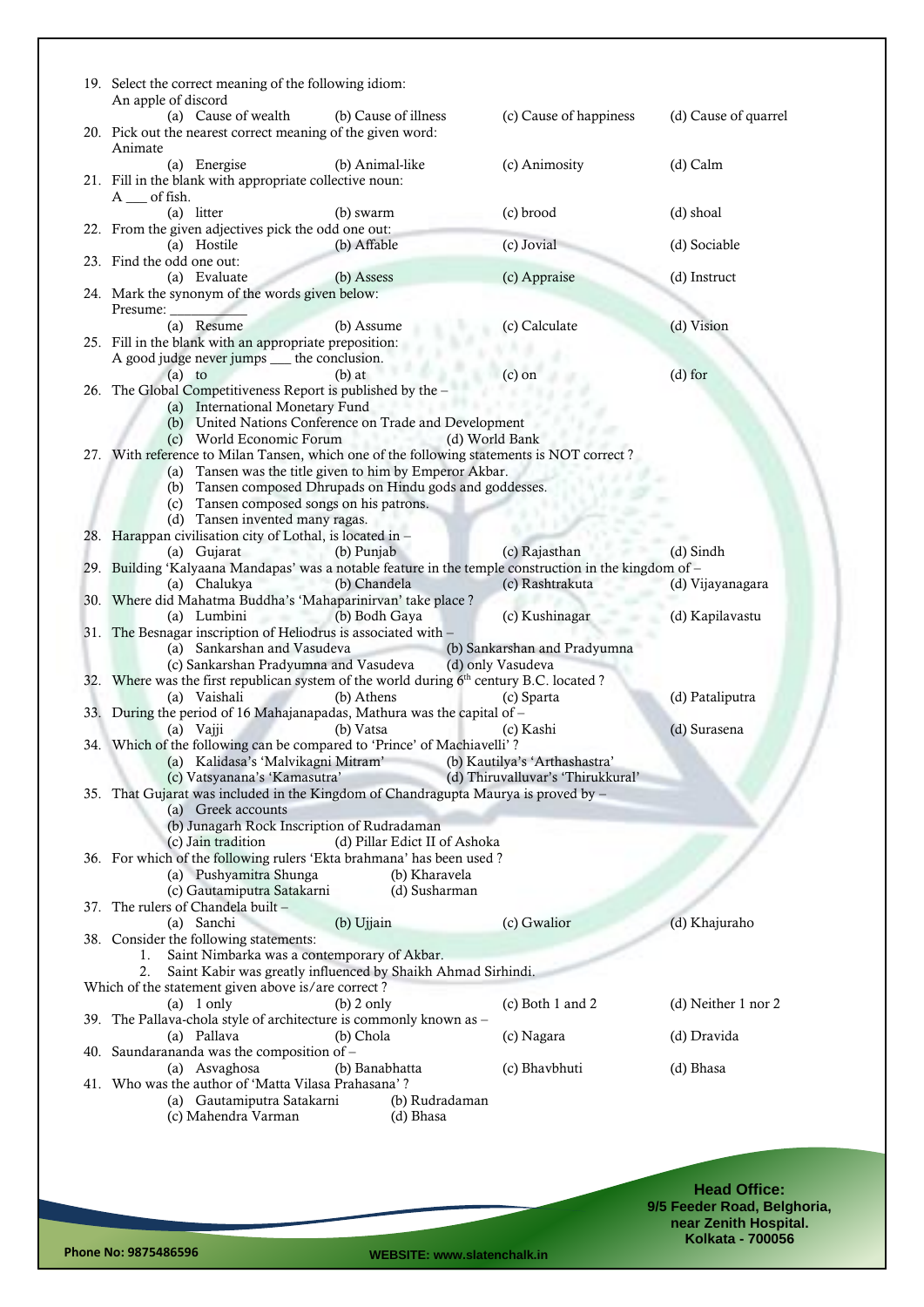| 42. The great Jain Scholar Hemchandra adorned the court of -                                                                                                                     |                                  |                                               |                     |
|----------------------------------------------------------------------------------------------------------------------------------------------------------------------------------|----------------------------------|-----------------------------------------------|---------------------|
| (a) Amoghavarsha                                                                                                                                                                 | (b) Kumarapala                   | (c) Jayasimha Siddharaja                      | (d) Vidhyadhara     |
| 43. Mahodaya is an old name of -                                                                                                                                                 |                                  |                                               |                     |
| (a) Allahabad<br>44. Which one of the following was a very important seaport in the Kakatiya Kingdom?                                                                            | (b) Khajuraho                    | (c) Kannauj                                   | (d) Patna           |
| (a) Kakinada                                                                                                                                                                     | (b) Motupalli                    | (c) Machilipatnam (Masulipatnam) (d) Nelluru  |                     |
| 45. The earliest evidence of agriculture in Indian subcontinent is found at -                                                                                                    |                                  |                                               |                     |
| (a) Lothal                                                                                                                                                                       | (b) Harappa                      | (c) Mundigok                                  | (d) Mehrgarh        |
| 46. Lilavathi, a treatise on mathematics, as written by -                                                                                                                        |                                  |                                               |                     |
| (a) Ramanuj                                                                                                                                                                      | (b) Kautilya                     | (c) Amartya Sen                               | (d) Bhaskaracharya  |
| 47. Consider the following:                                                                                                                                                      |                                  |                                               |                     |
| 1. Deification of the Buddha                                                                                                                                                     |                                  |                                               |                     |
| 2.<br>Treading the path of Bodhisattvas<br>Image worship and rituals<br>3.                                                                                                       |                                  |                                               |                     |
| Which of the above is/are the feature/features of Mahayana Buddhism?                                                                                                             |                                  |                                               |                     |
| $(a)$ 1 only                                                                                                                                                                     | $(b) 1$ and 2 only               | $(c)$ 2 and 3 only                            | $(d) 1, 2$ and 3    |
| 48. In which of the following relief sculpture inscriptions is 'Ranyo Ashoka' (King Ashoka) mentioned along with the stone portrait                                              |                                  |                                               |                     |
| of Ashoka?                                                                                                                                                                       |                                  |                                               |                     |
| (a) Kanganahalli                                                                                                                                                                 | (b) Sanchi                       | (c) Shahbazgarhi                              | (d) Sohgaura        |
| 49. The Sanskrit poet and dramatist Kalidasa finds a mention in -                                                                                                                |                                  |                                               |                     |
| (a) Aihole inscription of Pulakesin-II (b) Gwalior inscription of Mihir Bhoja                                                                                                    |                                  |                                               |                     |
| (c) Karamdanda Sivalinga inscription of Kumaragupta-I<br>(d) Mathura Pillar inscription of Chandragupta-II                                                                       |                                  |                                               |                     |
| 50. Famous South Indian 'The Battle of Takkolam' was fought between -                                                                                                            |                                  |                                               |                     |
| (a) Cholas and North Chalukyas                                                                                                                                                   | (b) Cholas and Rashtrakutas      |                                               |                     |
| (c) Cholas and Hoysala                                                                                                                                                           | (d) Cholas and Pandya<br>1543547 |                                               |                     |
| 51. The famous battle of 'Ten Kings' as described in the Rig Veda was fought on the banks of -                                                                                   |                                  |                                               |                     |
| (a) Parusni<br><b>Contract Contract</b>                                                                                                                                          | (b) Vipasa                       | (c) Saraswati                                 | (d) Asikni          |
| 52. Consider the following statements about 'the Charter Act of 1813':                                                                                                           |                                  |                                               |                     |
| It ended the trade monopoly of the East India Company in India except for trade in tea and trade with China.<br>1.<br>2.                                                         |                                  |                                               |                     |
| It assert5ed the sovereignty of the British Crown over the Indian territories held by the Company.<br>The revenues of India were now controlled by the British Parliament.<br>3. |                                  |                                               |                     |
| Which of the statements given above are correct?                                                                                                                                 |                                  |                                               |                     |
| (a) $1$ and $2$ only                                                                                                                                                             | $(b)$ 2 and 3 only               | $(c)$ 1 and 3 only                            | (d) $1, 2$ and $3$  |
| 53. 'Ring Fence' policy is associated with -                                                                                                                                     |                                  |                                               |                     |
| (a) Henry Lawrence                                                                                                                                                               | (b) Dalhousie                    | (c) Warren Hastings                           | (d) Lord Clive      |
| 54. Who established the judicial organisation in India?                                                                                                                          |                                  |                                               |                     |
| (a) Lord Mayo                                                                                                                                                                    | (b) Lord Cornwallis              | (c) Lord Attlee                               | (d) Lord Curzon     |
| 55. The first Indian ruler who joined the Subsidiary Alliance was -<br>(a) The Nawab of Avadh                                                                                    | (b) the Nizam of Hyderabad       |                                               |                     |
| (c) Peshwa Bajirao II                                                                                                                                                            | (d) the King of Travancore       |                                               |                     |
| 56. With reference to Swadeshi Movement, consider the following statements:                                                                                                      |                                  |                                               |                     |
| 1. It contributed to the revival of the indigenous artisan crafts and industries.                                                                                                |                                  |                                               |                     |
| The National Council of Education was established as a part of Swadeshi Movement.                                                                                                |                                  |                                               |                     |
| Which of the statements given above is/are correct?                                                                                                                              |                                  |                                               |                     |
| $(a)$ 1 only                                                                                                                                                                     | $(b)$ 2 only                     | (c) Both 1 and 2                              | (d) Neither 1 nor 2 |
| 57. The Archaeological Survey of India was established during the period of -<br>(a) Lord Curzon                                                                                 | (b) Lord Wellesley               | (c) Lord William Bentinck (d) Warren Hastings |                     |
| 58. Mangal Pandey incident took place at -                                                                                                                                       |                                  |                                               |                     |
| (a) Meerut                                                                                                                                                                       | (b) Barrackpore                  | (c) Ambala                                    | (d) Lucknow         |
| 59. Chief centre of Wahabi Movement during 19th century was -                                                                                                                    |                                  |                                               |                     |
| (a) Lahore                                                                                                                                                                       | (b) Patna                        | (c) Amritsar                                  | (d) Pune            |
| 60. Who among the following was the leader of the Farazi rebellion?                                                                                                              |                                  |                                               |                     |
| (a) Aga Muhammad Raza                                                                                                                                                            | (b) Dudu Miyan                   | (c) Shamsher Gazi                             | (d) Wazir Ali       |
| 61. Who among the following is associated with the policy of 'Masterly Inactivity'?                                                                                              |                                  |                                               |                     |
| (a) William Bentinck<br>62. Which of the following factories of Bengal was established by the Dutch?                                                                             | (b) Lord Canning                 | (c) Lord Mayo                                 | (d) John Lawrence   |
| (a) Bandel                                                                                                                                                                       | (b) Chinsurah                    | (c) Hooghly                                   | (d) Serampore       |
| 63. Who among the following was the first Nawab of Awadh?                                                                                                                        |                                  |                                               |                     |
| (a) Asaf-ud-Daula                                                                                                                                                                | (b) Saadat Khan                  | (c) Shuja-ud-Daula                            | (d) Safdarjung      |
| 64. Consider the following pairs:                                                                                                                                                |                                  |                                               |                     |
| Movement/Organisation                                                                                                                                                            |                                  | Leader                                        |                     |
| All India Anti-Untouchability League<br>1.                                                                                                                                       |                                  | Mahatma Gandhi                                |                     |
| All India Kisan Sabha<br>2.                                                                                                                                                      |                                  | Swami Vivekananda                             |                     |
| 3.<br>Self-Respect Movement                                                                                                                                                      |                                  | E.V. Rameswami Naicker                        |                     |
|                                                                                                                                                                                  |                                  |                                               |                     |

**Head Office: 9/5 Feeder Road, Belghoria, near Zenith Hospital. Kolkata - 700056**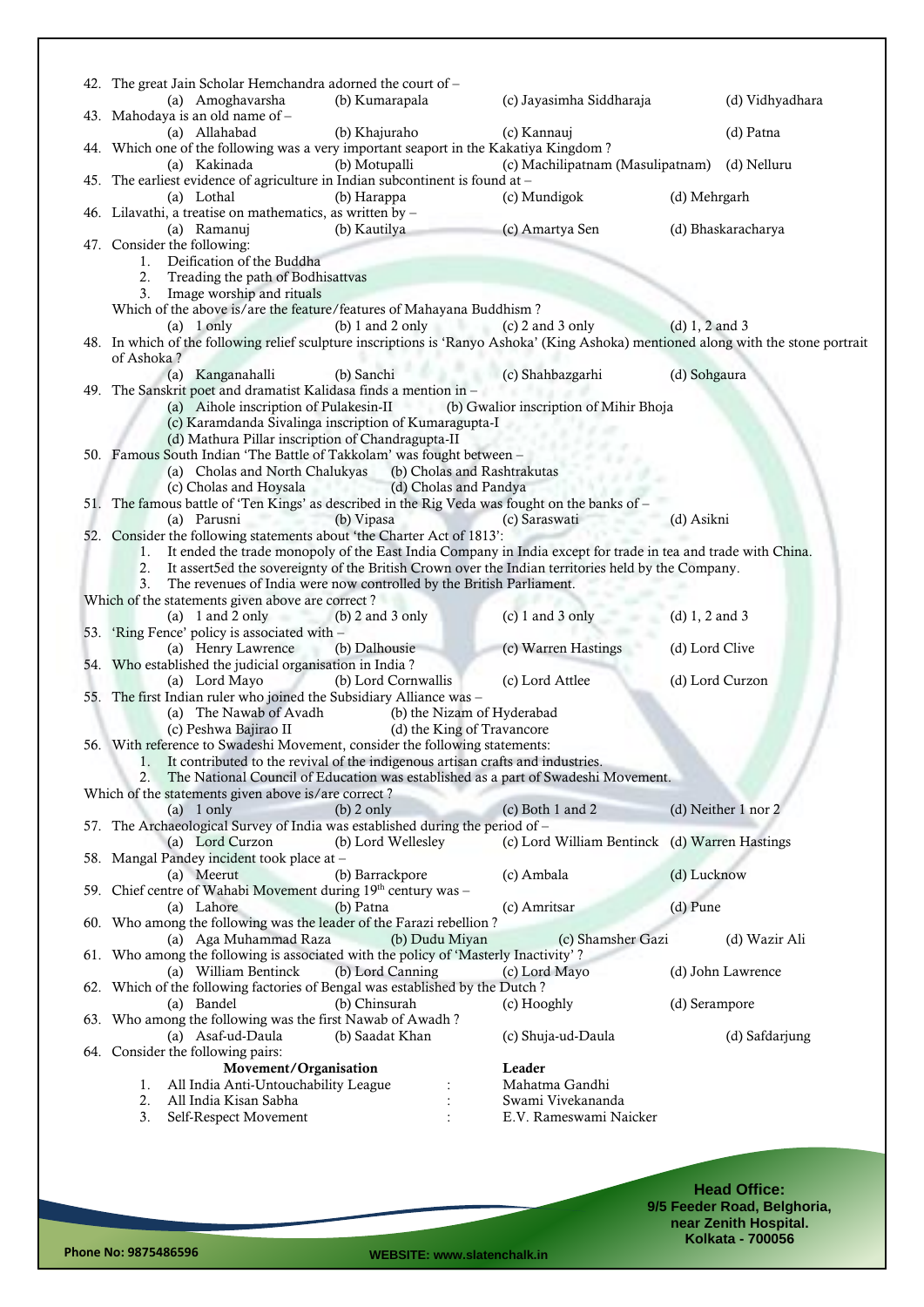|                                                                                                                              | Which of the pairs given above is/are correctly matched?                                                       |                                                     |                                                    |
|------------------------------------------------------------------------------------------------------------------------------|----------------------------------------------------------------------------------------------------------------|-----------------------------------------------------|----------------------------------------------------|
| $(a)$ 1 only<br>65. Which one of the following is connected with 'Blue Water' policy?                                        | (b) $1$ and $2$ only                                                                                           | (c) $2$ and $3$ only                                | (d) $1, 2$ and $3$                                 |
| (a) De Almedia                                                                                                               | (b) Albuquerque<br>(c) Dupleix                                                                                 |                                                     | (d) Robert Clive                                   |
| 66. Which one of the following was the Emperor of India when British East India Company was formed in London?<br>(a) Akbar   | (b) Jahangir                                                                                                   | (c) Shah Jahan                                      | (d) Aurangzeb                                      |
| 67. Which of the following pairs of old names and new names of islands in India is/are correctly matched?                    |                                                                                                                |                                                     |                                                    |
| Ross Island<br>1.<br>Neil Island<br>2.                                                                                       | Shaheed Dweep<br>Netaji Subhas Chandra Bose Dweep                                                              |                                                     |                                                    |
| 3.<br>Havelock Island                                                                                                        | Swaraj Dweep                                                                                                   |                                                     |                                                    |
| Select the correct answer from the options given below:<br>(a) $1, 2$ and 3                                                  | $(b)$ 2 and 3 only                                                                                             | $(c) 1$ and 2 only                                  | $(d)$ 3 only                                       |
| 68. Who among the following was the leader of the revolt during 1857 at Bareilly?                                            |                                                                                                                |                                                     |                                                    |
| (a) Khan Bahadur<br>69. The revolutionary woman who led the revolution of 1857 in Oudh was -                                 | (b) Kunwar Singh                                                                                               | (c) Maulyi Ahmad Shah                               | (d) Virzis Kadir                                   |
| (a) Lakshmibai                                                                                                               | (b) Ahilyabai                                                                                                  | (c) Aruna Asaf Ali                                  | (d) Begum Hazrat Mahal                             |
| 70. The Pagalpanthi rebellion was indeed rebellion of -                                                                      |                                                                                                                |                                                     |                                                    |
| (a) Bhils<br>71. Who among the following was the first to translate Kalidasa's famous work 'Shakuntala' into English ?       | (b) Garos<br>(c) Gonds                                                                                         | (d) Koliyas                                         |                                                    |
| (a) Charles Wilkins<br><b>CONTRACTOR</b>                                                                                     | (b) Henry Colebrooke                                                                                           |                                                     |                                                    |
| (c) Johana Wolfgang von Goethe<br>72. Select the correct chronological sequence of the formation of the given organisations: | (d) Sir William Jones                                                                                          |                                                     |                                                    |
| (a) Brahma Sabha - Madras Mahajana Sabha - Arya Samaj                                                                        |                                                                                                                |                                                     |                                                    |
|                                                                                                                              | (b) Madras Mahajana Sabha - Brahma Sabha - Arya Samaj                                                          |                                                     |                                                    |
|                                                                                                                              | (c) Brahma Sabha - Arya Samaj - Madras Mahajana Sabha<br>(d) Madras Mahajana Sabha - Arya Samaj - Brahma Sabha |                                                     |                                                    |
| 73. The producer of 'Filtration Theory' in India's education policy was -                                                    |                                                                                                                |                                                     |                                                    |
| (a) Charles Wood<br>74. When did the British Government appoint Sadler University Commission for reforms in education ?      | (b) Macaulay<br>$(c)$ J.S. Mill                                                                                | (d) Cornwallis                                      |                                                    |
| $(a)$ 1919                                                                                                                   | (b) $1917$<br>(c) $1921$                                                                                       | $(d)$ 1896                                          |                                                    |
| 75. Third Anglo-Maratha war is related to -                                                                                  |                                                                                                                |                                                     |                                                    |
| (a) Sir John Shore                                                                                                           | (b) Lord Wellesley (c) Lord Hastings                                                                           |                                                     | (d) Lord Cornwallis                                |
| 76. James Andrew Ramsay was the real name of which Governor-General of India?<br>(a) Lord Dalhousie                          | (b) Lord Canning                                                                                               | (c) Lord North                                      | (d) Lord Curzon                                    |
| 77. The first railway in India was laid down during the period of -                                                          |                                                                                                                |                                                     |                                                    |
| (a) Lord Dalhousie<br>78. The Indian Standard Time is taken from which of the following city?                                | (b) Lord Curzon                                                                                                | (c) Lord Wellesley                                  | (d) Lord Lytton                                    |
| (a) Allahabad (Naini)                                                                                                        | (b) Lucknow                                                                                                    | (c) Meerut                                          | (d) Muzaffarnagar                                  |
| 79. The lesser Himalayas is located between -                                                                                |                                                                                                                | (b) Shiwalik and Great Himalaya                     |                                                    |
| (a) Trans Himalaya and Great Himalaya<br>(c) Trans Himalaya and Shiwalik                                                     |                                                                                                                | (d) Shiwaliks and Outer Himalaya                    |                                                    |
| 80. Consider the following pairs:                                                                                            |                                                                                                                |                                                     |                                                    |
|                                                                                                                              |                                                                                                                |                                                     |                                                    |
| Glacier                                                                                                                      | River                                                                                                          |                                                     |                                                    |
| Bandarpunch<br>1.<br>2.<br>Bara Shigri                                                                                       | Yamuna<br>Chenab                                                                                               |                                                     |                                                    |
| 3.<br>Milam                                                                                                                  | Mandakini                                                                                                      |                                                     |                                                    |
| Siachen<br>4.                                                                                                                | Nubra                                                                                                          |                                                     |                                                    |
| 5.<br>Zemu                                                                                                                   | Manas                                                                                                          |                                                     |                                                    |
| Which of the pairs given above are correctly matched?                                                                        |                                                                                                                |                                                     |                                                    |
| (a) $1, 2$ and 4                                                                                                             | (b) $1, 3$ and $4$<br>$(c)$ 2 and 5                                                                            |                                                     | $(d)$ 3 and 5                                      |
| 81. Consider the following pairs:<br>Wildlife                                                                                | <b>Naturally found in</b>                                                                                      |                                                     |                                                    |
| <b>Blue-finned Mahseer</b><br>1.                                                                                             | Cauvery River                                                                                                  |                                                     |                                                    |
| 2.<br>Irrawaddy Dolphin                                                                                                      | Chambal River                                                                                                  |                                                     |                                                    |
| 3 <sub>1</sub><br>Rusty-spotted Cat                                                                                          | <b>Eastern Ghats</b>                                                                                           |                                                     |                                                    |
| Which of the pairs given above are correctly matched?                                                                        |                                                                                                                |                                                     |                                                    |
| (a) $1$ and $2$ only                                                                                                         | (b) $2$ and $3$ only                                                                                           | $(c)$ 1 and 3 only                                  | (d) $1, 2$ and $3$                                 |
| 82. Which one of the following is NOT a sub-index of the World Bank's 'East of Doing Business Index'?                        |                                                                                                                |                                                     |                                                    |
| (a) Maintenance of law and order                                                                                             | (b) Paying taxes                                                                                               |                                                     |                                                    |
| (c) Registering property<br>83. The money multiplier in an economy increases with which one of the following?                |                                                                                                                | (d) Dealing with construction permits               |                                                    |
| (a) Increase in the cash reserve ratio                                                                                       |                                                                                                                | (b) Increase in the banking habit of the population |                                                    |
| (c) Increase in the statutory liquidity ratio                                                                                |                                                                                                                | (d) Increase in the population of the country       |                                                    |
| 84. Which of the following is the place of confluence of the Alakananda and the Bhagirathi?                                  |                                                                                                                |                                                     |                                                    |
| (a) Vishnuprayag                                                                                                             | (b) Karnaprayag                                                                                                | (c) Rudraprayag                                     | (d) Devprayag                                      |
|                                                                                                                              |                                                                                                                |                                                     |                                                    |
|                                                                                                                              |                                                                                                                |                                                     |                                                    |
|                                                                                                                              |                                                                                                                |                                                     | <b>Head Office:</b><br>9/5 Feeder Road, Belghoria, |

**Phone No: 9875486596 WEBSITE: www.slatenchalk.in**

**Kolkata - 700056**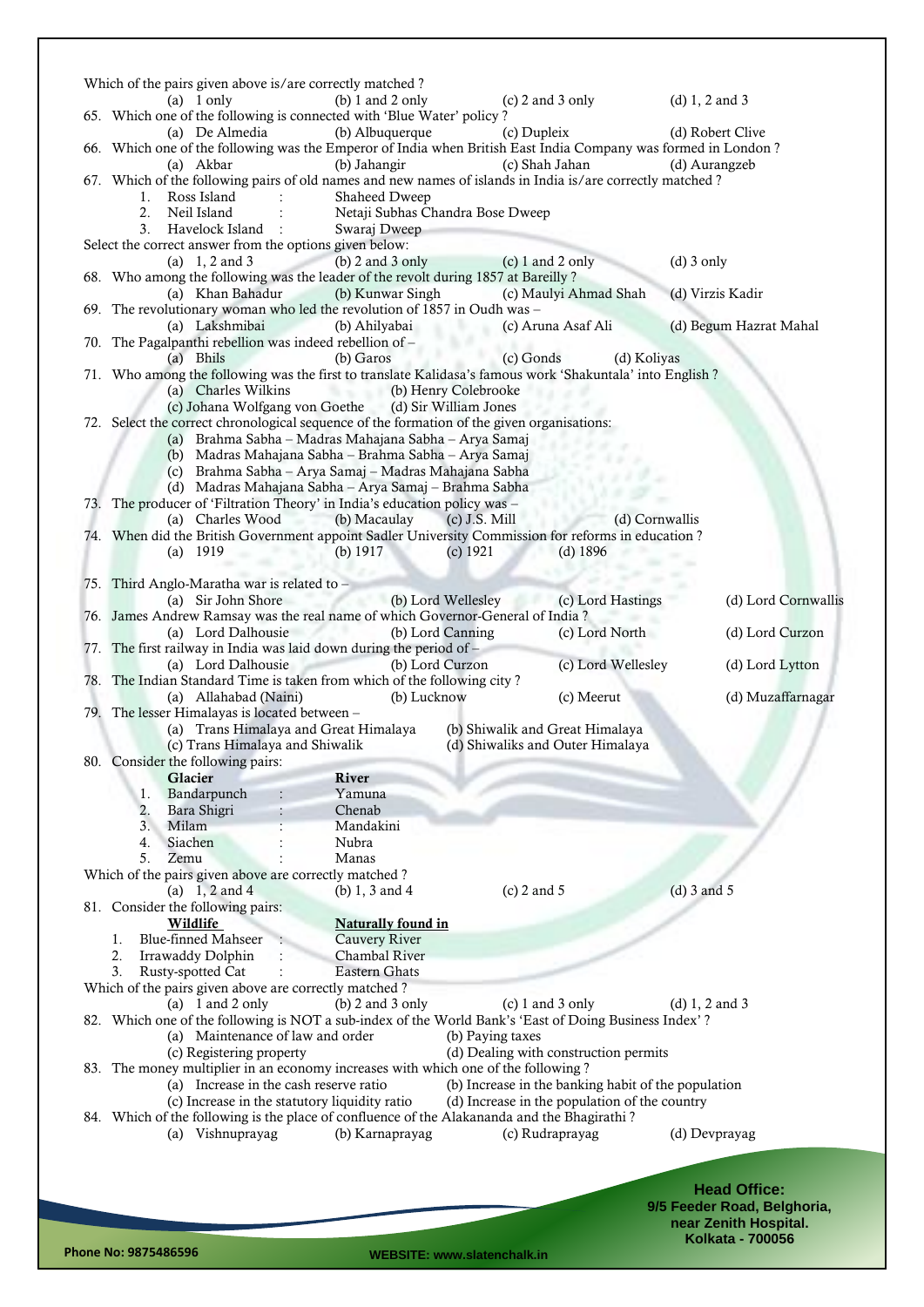| 85. National Water Academy, a centre of excellence in training and capacity building in water resource, is located at -<br>(a) New Delhi<br>(b) Kolkata |                                     | (c) Pune          |                            | (d) Chennai     |                             |
|---------------------------------------------------------------------------------------------------------------------------------------------------------|-------------------------------------|-------------------|----------------------------|-----------------|-----------------------------|
| 86. The River 'Tawa' is a tributary of -<br>(b) Narmada<br>(a) Tapti                                                                                    |                                     | (c) Parvati       |                            | (d) Mahanadi    |                             |
| 87. The ocean current that transforms into El Nino is -<br>(a) Elurida Current<br>(b) Kuril Current                                                     |                                     |                   | (c) Humboldt Current       |                 | (d) California Current      |
| 88. Which one of the following is NOT a west flowing river?                                                                                             |                                     |                   |                            |                 |                             |
| (b) Bharathapuzha<br>(a) Periyar<br>89. Which one of the following is not correctly matched?                                                            |                                     | (c) Pamba         |                            | (d) Tamaraparni |                             |
| (a) Kota - Chambal<br>90. At which of the following places is the Chilika lake is located?                                                              | (b) Bhubaneswar - Godavari          |                   | (c) Jabalpur - Narmada     |                 | (d) Surat - Tapti           |
| (a) Karnataka Coast<br>(b) Malabar Coast<br>91. The snow-covered Ghepan Lake is located in -                                                            |                                     | (c) Konkan Coast  |                            |                 | (d) Northern Circars        |
| (a) Uttarakhand<br>92. Which one of the following rivers was earlier known as 'Vitasta'?                                                                | (b) Himachal Pradesh                | (c) Sikkim        |                            |                 | (d) Jammu and Kashmir       |
| (b) Jhelum<br>(a) Tista<br>93. Wherein India 'Main Boudary Fault' occurs?                                                                               |                                     | (c) Tungabhadra   |                            | (d) Bharatpuzha |                             |
| (a) Aravalli<br>94. Name the place in India where Bay of Bengal, Arabian Sea and Indian Ocean meet.                                                     | (b) Meghalaya plateau               | (c) Vindhya Range |                            | (d) Himalaya    |                             |
| (a) Kanyakumari<br>(b) Indira Point                                                                                                                     |                                     | (c) Nagarcoli     |                            |                 | (d) Rameshwaram             |
| 95. River Sarda drains in the Northern Plains of Uttar Pradesh. Before entering in the Plains, Sarda is known as -                                      |                                     |                   |                            |                 |                             |
| (b) Bhagirathi<br>(a) Saraswati<br>96. Which one of the following states of India has international boundary on its three sides ?                       | 1.07 < x                            | (c) Kali          |                            | (d) Pindar      |                             |
| (b) Nagaland<br>(a) Assam                                                                                                                               |                                     | (c) Tripura       |                            | (d) West Bengal |                             |
| 97. Shiwalik Hills are part of which of the following?                                                                                                  |                                     |                   |                            |                 |                             |
| (b) Western Ghats<br>(a) Aravalli                                                                                                                       |                                     | (c) Himalaya      |                            | (d) Satpura     |                             |
| 98. Some people in Manipur live in houses built on floating islands of weeds and decaying negetation held together by suspended                         |                                     |                   |                            |                 |                             |
| slit. These islands are called -                                                                                                                        |                                     |                   |                            |                 |                             |
| (b) Burkhans<br>(a) Tipis                                                                                                                               |                                     | (c) Phumdi        |                            | (d) Izba        |                             |
| 99. Which one of the following is the correct sequence of proved coal reserves in the Indian States in decreasing order?                                |                                     |                   |                            |                 |                             |
| (a) Jharkand, Chhattisgarh, Odisha, West Bengal                                                                                                         |                                     |                   |                            |                 |                             |
| (b) Jharkhand, Odisha, Chhattisgarh, West Bengal                                                                                                        |                                     |                   |                            |                 |                             |
| (c) Odisha, West Bengal, Jharkhand, Chhattisgarh<br>(d) Odisha, Chhattisgarh, West Bengal, Jharkhand                                                    |                                     |                   |                            |                 |                             |
| 100. What is the time gap in occurrence of two successive tides at a given place on the ocean surface?                                                  |                                     |                   |                            |                 |                             |
| $(a)$ 12 hours                                                                                                                                          | (b) $12$ hours $26$ minutes         | $(c)$ 24 hours    | (d) 24 hours 52 minutes    |                 |                             |
| 101. Which one of the following Union Territories of India is the smallest in terms of geographical area?                                               |                                     |                   |                            |                 |                             |
| (b) Chandigarh<br>(a) Daman and Diu                                                                                                                     |                                     |                   | (c) Dadra and Nagar Haveli |                 | (d) Lakshadweep             |
| 102. Article 14 of the Constitution of India is confined to -                                                                                           |                                     |                   |                            |                 |                             |
| (a) the citizens of India only                                                                                                                          | (b) to any person                   |                   |                            |                 |                             |
| (c) to citizens of Commonwealth Countries                                                                                                               | (d) None of these                   |                   |                            |                 |                             |
| 103. Which one of the following Writs literally means 'under what authority'?                                                                           |                                     |                   |                            |                 |                             |
| (a) Habeas Corpus<br>----                                                                                                                               | (b) Certiorari                      |                   | (c) Prohibition            |                 | (d) Quo-warranto            |
| 104. In which year was the Greenwich Meridian adopted as the Zero meridian?<br>(a) $1784$                                                               | (b) $1884$                          |                   | $(c)$ 1794                 |                 | $(d)$ 1894                  |
| 105. The State shall endeavour to organise agriculture and animal husbandry on modern and scientific lines as laid down in -                            |                                     |                   |                            |                 |                             |
| (a) Article 38 of the Constitution                                                                                                                      | (b) Article 42 of the Constitution  |                   |                            |                 |                             |
| (c) Article 48 of the Constitution                                                                                                                      | (d) Article 52 of the Constitution  |                   |                            |                 |                             |
| 106. What is a 'QR' code?                                                                                                                               |                                     |                   |                            |                 |                             |
| (a) Quick Heal Code                                                                                                                                     | (b) Automated Response Code         |                   |                            |                 |                             |
| (c) Quick Response Code                                                                                                                                 | (d) Quick Retrieve Code             |                   |                            |                 |                             |
| 107. Right to information is a $-$                                                                                                                      |                                     |                   |                            |                 |                             |
| (a) Fundamental right<br>108. In the Preamble to the Constitution of India the words 'Socialist' and 'Secular' are inserted by the -                    | (b) Social right                    |                   | (c) Cultural right         |                 | (d) Legal right             |
| (a) $38th$ Amendment Act                                                                                                                                | (b) $42nd$ Amendment Act            |                   |                            |                 |                             |
| (c) 40 <sup>th</sup> Amendment Act                                                                                                                      | (d) $36th$ Amendment Act            |                   |                            |                 |                             |
| 109. Right to information Act was passed by the Indian Parliament in -                                                                                  |                                     |                   |                            |                 |                             |
| (b) $2001$<br>(a) $2000$                                                                                                                                |                                     | $(c)$ 2005        |                            | $(d)$ 2008      |                             |
| 110. The State shall take steps to separate the judiciary from the executive in public services of the State under -                                    |                                     |                   |                            |                 |                             |
| (b) Article 51<br>(a) Article 50                                                                                                                        |                                     | (c) Article 52    |                            |                 | (d) None of these           |
| 111. The Parliament has power to legislate with respect to a matter in the State list provided it is in the -                                           |                                     |                   |                            |                 |                             |
| (a) National interest                                                                                                                                   | (b) interest of the State concerned |                   |                            |                 |                             |
| (c) interest of the public<br>112. What type of unemployment is found in India?                                                                         | (d) interest of the minority        |                   |                            |                 |                             |
| (a) Structural Unemployment                                                                                                                             | (b) Seasonal Unemployment           |                   |                            |                 |                             |
| (c) Disguised Unemployment                                                                                                                              | (d) All of these                    |                   |                            |                 |                             |
|                                                                                                                                                         |                                     |                   |                            |                 |                             |
|                                                                                                                                                         |                                     |                   |                            |                 |                             |
|                                                                                                                                                         |                                     |                   |                            |                 | <b>Head Office:</b>         |
|                                                                                                                                                         |                                     |                   |                            |                 | 9/5 Feeder Road, Belghoria, |
|                                                                                                                                                         |                                     |                   |                            |                 | near Zenith Hospital.       |

**Phone No: 9875486596 WEBSITE: www.slatenchalk.in**

**Kolkata - 700056**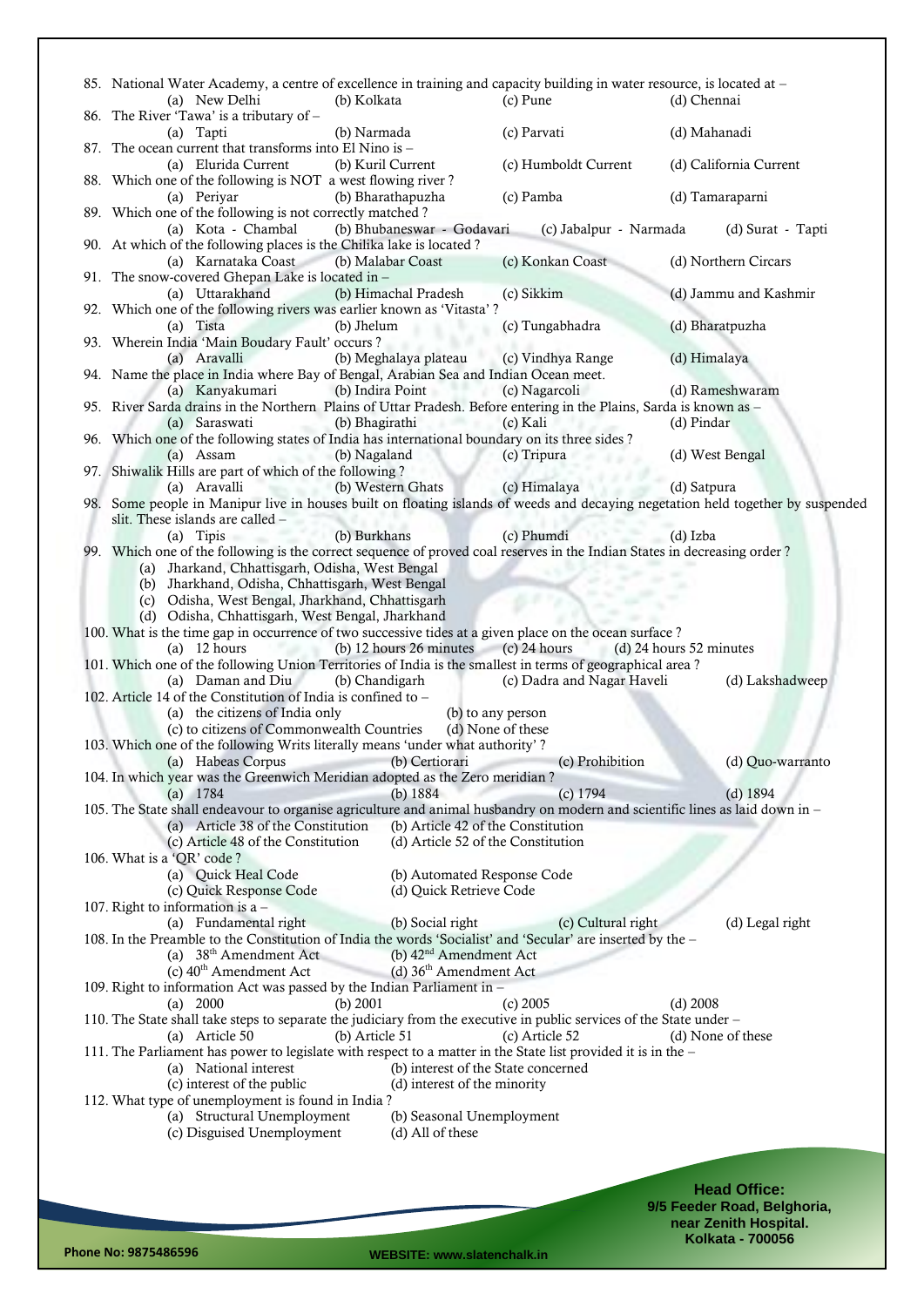| 113. In which type of unemployment is the marginal productivity of the workers zero?<br>(a) Seasonal unemployment<br>(b) Disguised unemployment             |                                             |                              |
|-------------------------------------------------------------------------------------------------------------------------------------------------------------|---------------------------------------------|------------------------------|
| (c) Structural unemployment<br>(d) All of these<br>114. The headquarters of IMF and World Bank are located at -                                             |                                             |                              |
| (a) Geneva and Montreal<br>(b) Geneva<br>(c) New York and Geneva<br>(d) Washington                                                                          |                                             |                              |
| 115. World Development Report is an annual publication of the -<br>(a) World Bank<br>(b) WTO                                                                | $(c)$ IMF                                   | $(d)$ IBRD                   |
| 116. India is the ___ largest producer of cement in the world.<br>(b) third<br>$(a)$ first<br>117. Which of the following country is not a member of SAARC? | (c) second                                  | (d) fourth                   |
| (b) Bangladesh<br>(a) Nepal                                                                                                                                 | (c) Afghanistan                             | (d) Myanmar                  |
| 118. When did the Government present Kisan Credit Card Scheme?<br>(a) April 1853<br>(b) August 1998<br>119. The type of agriculture practised in India is - | (c) July 1991                               | (d) November 1995            |
| (a) Intensive Farming<br>(b) Extensive Farming                                                                                                              | (c) Mixed Farming                           | (d) Primitive Farming        |
| 120. According to the Planning Commission, how many average daily calories of a person define the poverty line in urban areas?<br>(a) $2100$<br>(b) $2400$  | $(c)$ 2700                                  | $(d)$ 3000                   |
| 121. Imperial Bank of India was nationalised in -<br>(a) $1949$<br>(b) $1955$                                                                               | $(c)$ 1959                                  | $(d)$ 1969                   |
| 122. Banking function is centrally controlled by the -                                                                                                      |                                             |                              |
| (a) Central Bank<br>$(b)$ RBI<br>123. What is scheduled Bank in India?                                                                                      | $(c)$ SBI                                   | (d) Both 'b' & 'c'           |
| (a) It is scheduled in the II schedule of Banking regulation Act.                                                                                           |                                             |                              |
| (b) It is scheduled in the II schedule of Constitution.                                                                                                     |                                             |                              |
| (c) It is scheduled in the II schedule of Reserve Bank of India<br>(d) None of the above                                                                    |                                             |                              |
| 124. The number of Banks nationalised since 1969 is -                                                                                                       |                                             |                              |
| (b) 8<br>(a) 12                                                                                                                                             | $(c)$ 14                                    | $(d)$ 20                     |
| 125. Which of the following states of India has the least poverty rate?<br>(a) Kerala<br>$(b)$ Goa                                                          | (c) Maharashtra                             | (d) Andhra Pradesh           |
| 126. 'Altitude sickness' is caused at high altitude due to -<br>(a) High partial pressure of oxygen                                                         | (b) low partial pressure of oxygen          |                              |
| (c) low level of haemoglobin                                                                                                                                | (d) high partial pressure of carbon dioxide |                              |
| 127. A body weighs 5 kg on equator. At the poles it is likely to weigh -<br>(b) less than 5 kg but not zero<br>(a) $5 \text{ kg}$ .                         | $(c)$ 0 kg                                  | (d) more than $5 \text{ kg}$ |
| 128. In a pressure cooker cooking is faster because the increase in vapour pressure -<br>(a) Increases the specific heat                                    | (b) decreases the specific heat             |                              |
| (c) decreases the boiling point                                                                                                                             | (d) increases the boiling point             |                              |
| 129. What is the approximate value of escape velocity from the earth?                                                                                       |                                             |                              |
| (a) $11.2 \text{ km/s}$<br>(b) $50 \text{ km/s}$<br>130. The blackboard seems black because it -                                                            | (c) $19.5 \text{ km/s}$                     | (d) $56.5 \text{ km/s}$      |
| (a) Reflects every colour<br>(b) does not reflect any colour                                                                                                |                                             |                              |
| (c) absorbs black colour<br>(d) reflects black colour                                                                                                       |                                             |                              |
| 131. The velocity of sound in the air (vacuum) is $-$<br>(b) $220 \text{ m/sec.}$<br>(a) $332 \text{ m/sec.}$                                               | (c) 110 m/sec.                              | (d) 232 m/sec.               |
| 132. The light is a $-$                                                                                                                                     |                                             |                              |
| (b) longitudinal wave<br>(a) Transverse wave<br>133. The neutron was discovered by ____.                                                                    | $(c)$ both $(a)$ and $(b)$                  | $(d)$ none                   |
| (b) Chadwick<br>(a) Madam Curie<br>134. For extinguishing fire, we use ____.                                                                                | (c) Becquerel                               | (d) Aston                    |
| (b) Carbon monoxide<br>(a) Hydrogen<br>135. was the inventor of radioactivity.                                                                              | (c) Carbon dioxide                          | (d) Marsh gas                |
| (a) Madam Curie<br>(b) Henri Becquerel                                                                                                                      | (c) Irene Curie                             | (d) Rutherford               |
| 136. The name of the particle 'Boson' is associated with the name of -<br>(a) $J.C. Bose$<br>$(b)$ S.N. Bose                                                | (c) Isaac Newton                            | (d) Albert Einstein          |
| 137. Uranium eventually decays into a stable isotope of -<br>(a) Radium<br>(b) thorium                                                                      |                                             |                              |
| 138. Which one of the following enzymes is found in saliva?                                                                                                 |                                             |                              |
| (a) Renin<br>(b) Ptyalin                                                                                                                                    | (c) lead                                    | (d) polonium                 |
|                                                                                                                                                             | $(c)$ Tannin                                | $(d)$ Resin                  |
| 139. Golden rice has the highest quantity of -                                                                                                              |                                             |                              |
| (a) Vitamin A<br>(b) Vitamin B<br>140. The internal secretion of __ helps in digestion.                                                                     | (c) Vitamin C                               | (d) Vitamin K                |
| (a) Citric acid<br>(b) Sulphuric acid                                                                                                                       | (c) Acetic acid                             | (d) Hydrochloric acid        |
| 141. Calcium content is maximum in -<br>(b) Maize<br>(a) Bajra                                                                                              | (c) Sorghum                                 | (d) Wheat                    |

**Head Office: 9/5 Feeder Road, Belghoria, near Zenith Hospital. Kolkata - 700056**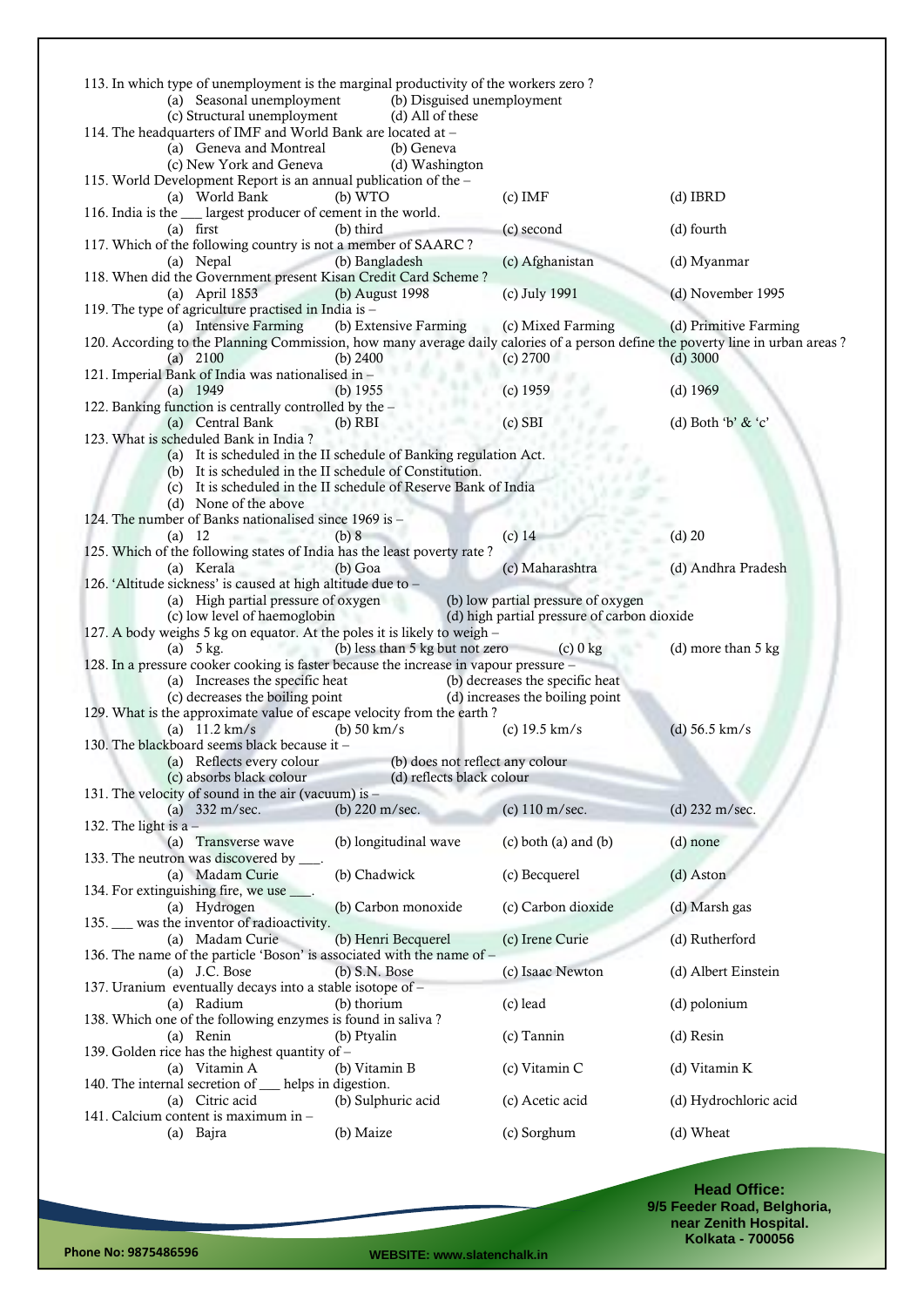|                   | 142. Deficiency of Vitamin D causes –                                 |                                                                                                                                  |                          |                                                                                                                                                 |
|-------------------|-----------------------------------------------------------------------|----------------------------------------------------------------------------------------------------------------------------------|--------------------------|-------------------------------------------------------------------------------------------------------------------------------------------------|
|                   | (a) Rickets<br>143. The frequency of ultrasound wave is typically -   | (b) Beri-Beri                                                                                                                    | (c) Scurvy               | (d) Night blindness                                                                                                                             |
|                   | (a) Above 20 kHz<br>144. Which of the following are most penetrating? | (b) above 20,000 kHz                                                                                                             | (c) below 20 kHz         | $(d)$ below 02 kHz                                                                                                                              |
|                   | (a) $\alpha$ -rays                                                    | (b) $\beta$ -rays                                                                                                                | (c) $\gamma$ -rays       | (d) $\chi$ -rays                                                                                                                                |
|                   | (a) Proton                                                            | 145. The nuclear particle having no mass and no charge but only spin is -<br>(b) Neutrino                                        | (c) Meson                | (d) Electron                                                                                                                                    |
|                   |                                                                       | 146. Whose experiments proved that the speed of light is always the name?                                                        |                          |                                                                                                                                                 |
|                   | (a) James Clark Maxwell<br>(c) Miller and Stanley                     | <b>ACCEPT</b><br>(d) Werner Heisenberg                                                                                           | (b) Michelson and Morley |                                                                                                                                                 |
|                   | 147. When an iron nail gets rusted, iron oxide is formed -            |                                                                                                                                  |                          |                                                                                                                                                 |
|                   |                                                                       | (a) Without any change in the weight of the nail.                                                                                |                          |                                                                                                                                                 |
|                   |                                                                       | (b) With increase in the weight of the nail.<br>(c) With decrease in the weight of the nail.                                     |                          |                                                                                                                                                 |
|                   |                                                                       | (d) Without any change in colour of weight of the nail.                                                                          |                          |                                                                                                                                                 |
|                   | (a) Beriberi                                                          | 148. Which disease is caused by the deficiency of vitamin B1?<br>(b) Measles                                                     | (c) Scratch              | (d) Mumps                                                                                                                                       |
|                   | 149. The pancreas secretes -                                          |                                                                                                                                  |                          |                                                                                                                                                 |
|                   | (a) Insulin                                                           | (b) Bile Juice                                                                                                                   | (c) Peptic Juice         | (d) None of these                                                                                                                               |
|                   | 150. Consider the following vitamins:<br>1. Niacin                    | 2. Pyridoxine                                                                                                                    | 3. Riboflavin            | 4. Thiamine                                                                                                                                     |
|                   | Which of these are water-soluble vitamins?                            |                                                                                                                                  |                          |                                                                                                                                                 |
|                   | (a) $1, 2$ and $3$                                                    | (b) $2$ , $3$ and $4$<br>Direction (Q. $151 - 155$ ): Choose the correct alternative from the given option:                      | $(c) 1$ and 4            | (d) $1, 2, 3$ and $4$                                                                                                                           |
|                   | 151. King: Throne: Judge: ?                                           |                                                                                                                                  |                          |                                                                                                                                                 |
|                   | (a) Lawyer<br>152. Calendar: Dates: Dictionary: ?                     | (b) Bench                                                                                                                        | (c) Court                | (d) Trial                                                                                                                                       |
|                   | (a) Vocabulary                                                        | (b) Language                                                                                                                     | (c) Words                | (d) Book                                                                                                                                        |
|                   |                                                                       | 153. 'Face' is related to 'Expression' in the same way as 'Hand' is related to -                                                 |                          |                                                                                                                                                 |
|                   | (a) Gesture                                                           | (b) Work<br>154. 'Captain' is related to 'Soldier' in the same way as 'Leader' is related to -                                   | (c) Handshake            | (d) Pointing                                                                                                                                    |
|                   | (a) Chair                                                             | (b) Follower                                                                                                                     | (c) Party                | (d) Minister                                                                                                                                    |
|                   | 155. $\frac{M}{AC}$ : $\frac{N}{AC}$ : $\frac{Q}{AC}$ : ?             |                                                                                                                                  |                          |                                                                                                                                                 |
|                   |                                                                       |                                                                                                                                  |                          |                                                                                                                                                 |
|                   | (a) $\frac{P}{AF}$ (b) $\frac{Q}{AP}$                                 |                                                                                                                                  | (c) $\frac{P}{4C}$       | (d) $\frac{R}{4D}$                                                                                                                              |
|                   |                                                                       |                                                                                                                                  |                          | 156. Select the option that is related to the third letter-cluster in the same way as the second letter-cluster is related to the first letter- |
| cluster.          | GATE: HXYX: SINK:                                                     |                                                                                                                                  |                          |                                                                                                                                                 |
|                   | (a) TGSE                                                              | $(b)$ TETD                                                                                                                       | (c) TESD                 | $(d)$ TFSD                                                                                                                                      |
|                   | (a) Snicker                                                           | 157. Three of the following four words are alike in a certain way and one is different. Choose that different word.<br>(b) Whoop | $(c)$ Walk               | (d) Roar                                                                                                                                        |
|                   |                                                                       | 158. How many 7's are there in the given series which are immediately preceded by 6 but not immediately followed by 8?           |                          |                                                                                                                                                 |
|                   | 348761567849675                                                       |                                                                                                                                  |                          |                                                                                                                                                 |
|                   | $(a)$ 1                                                               | (b) 2<br>159. If 'NEUROTIC' can be written as 'TICRONEU' then how can 'PSYCHOTIC' be written?                                    | $(c)$ 3                  | $(d)$ 4                                                                                                                                         |
|                   | (a) TICOCHPSSY                                                        | (b) TICCHOPSY                                                                                                                    | (c) TICCOHPSY            | (d) TICHCOPSY                                                                                                                                   |
|                   |                                                                       |                                                                                                                                  |                          | 160. A plastic toy costs Rs. 7. A plastic spoon costs Rs. 5. X spends Rs. 38 on these plastic items. Find the number of plastic toys            |
|                   | he/she purchased.                                                     |                                                                                                                                  |                          |                                                                                                                                                 |
|                   | (a) 3                                                                 | $(b)$ 4<br>161. Arrange the following words according to English dictionary: 1. Episode 2. Epistle 3. Episcope 4. Epigraph.      | $(c)$ 5                  | $(d)$ 2                                                                                                                                         |
|                   |                                                                       |                                                                                                                                  |                          |                                                                                                                                                 |
|                   | (a) $1, 2, 3, 4$                                                      | $(b)$ 4, 2, 1, 3                                                                                                                 | $(c)$ 3, 2, 1, 4         | $(d)$ 4, 3, 1, 2,                                                                                                                               |
|                   |                                                                       |                                                                                                                                  |                          | <b>Direction (Q. 162 – 163):</b> Read the following information given below to answer the questions that follow. Among A, B, C and D, B is      |
| shorter than him. |                                                                       |                                                                                                                                  |                          | heavier than A and C but C is taller than him. D is not as tall as C while A is the shortest. C is not as heavy as A. D is heavier than B but   |
|                   | 162. Who is the heaviest?                                             |                                                                                                                                  |                          |                                                                                                                                                 |
|                   | $(a)$ B                                                               | $(b)$ A                                                                                                                          | $(c)$ D                  | $(d)$ C                                                                                                                                         |
|                   | 163. Who is the tallest?<br>$(a)$ D                                   | $(b)$ C                                                                                                                          | (c) Either A or $D$      | (d) Cannot be determined                                                                                                                        |
|                   |                                                                       | 164. If $5432*7$ is divisible by 9, then the digit in place of $*$ is ___.                                                       |                          |                                                                                                                                                 |
|                   | $(a)$ 0                                                               | (b) 1                                                                                                                            | (c) 6                    | $(d)$ 9                                                                                                                                         |
|                   |                                                                       |                                                                                                                                  |                          |                                                                                                                                                 |
|                   |                                                                       |                                                                                                                                  |                          |                                                                                                                                                 |
|                   |                                                                       |                                                                                                                                  |                          | <b>Head Office:</b>                                                                                                                             |

**9/5 Feeder Road, Belghoria, near Zenith Hospital. Kolkata - 700056**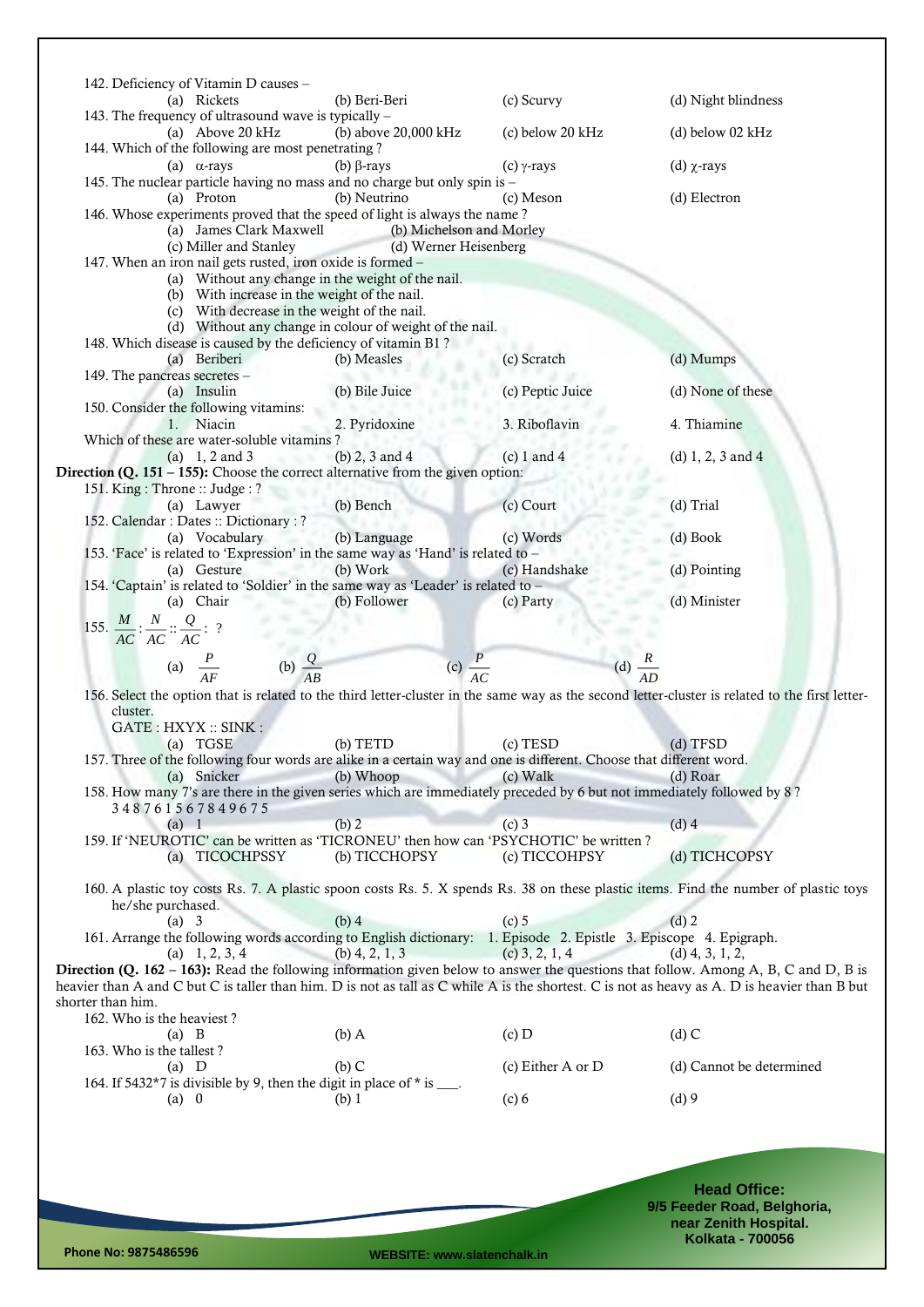| 165. $rac{1}{20} + \frac{1}{30} + \frac{1}{42} + \frac{1}{20} + \frac{1}{56} + \frac{1}{72} + \frac{1}{90} + \frac{1}{110} + \frac{1}{132}$ is -                                 |                                                             |                                                                 |                                                    |
|----------------------------------------------------------------------------------------------------------------------------------------------------------------------------------|-------------------------------------------------------------|-----------------------------------------------------------------|----------------------------------------------------|
| (a) $\frac{1}{8}$ (b) $\frac{1}{7}$                                                                                                                                              |                                                             | (c) $\frac{1}{6}$                                               | (d) $\frac{1}{10}$                                 |
| 166. The value of $(0.34\overline{67} + 0.13\overline{33})$ is -                                                                                                                 |                                                             |                                                                 |                                                    |
| (a) $0.48$                                                                                                                                                                       | (b) $0.4801$                                                | (c) 0.48                                                        | $(d)$ 0.48                                         |
| 167. Which two signs should be interchanged in the following equation to make it correct?<br>$132 \div 11 + 8 - 3 \times 12 = -16$                                               |                                                             |                                                                 |                                                    |
| $(a) + and -$<br>168. Three of the following four numbers are alike in a certain way and one is different. Pick up the number that is different from the                         | (b) $\times$ and $\div$                                     | $(c)$ + and $\times$                                            | (d) – and $\times$                                 |
| rest.<br>(a) $5138$                                                                                                                                                              | (b) $3128$                                                  | $(c)$ 9178                                                      | $(d)$ 7158                                         |
| 169. If m : $n = 3 : 2$ , then $(4m + 5n) : (4m - 5n)$ is equal to -<br>(a) $4:9$                                                                                                | (c) 11:1<br>(b) $9:4$                                       |                                                                 | (d) 9:1                                            |
| 170. The ratio of the number of boys and that of girls in a school having 504 students is 13 : 11. What will be the new ratio if 3 more                                          |                                                             |                                                                 |                                                    |
| girls are admitted?<br>(a) $7:6$                                                                                                                                                 | (b) $6:7$ (c) $10:11$                                       |                                                                 | (d) $13:14$                                        |
| 171. The ratio of age of two boys is 5 : 6. After two years the ratio will be 7 : 8. The ratio of their age after 12 years will be -                                             |                                                             |                                                                 |                                                    |
| (a) $\frac{22}{24}$                                                                                                                                                              | (b) $\frac{15}{16}$ (c) $\frac{17}{18}$ (d) $\frac{11}{12}$ |                                                                 |                                                    |
| 172. In an examination, 34% failed in Mathematics and 42% failed in English. If 20% failed in both the subjects, the percentage of<br>students who passed in both subjects was - |                                                             |                                                                 |                                                    |
| (b) 50%<br>(a) $54\%$<br>173. The marked price of a pencil is 35% more than its cost price. What maximum discount percentage can be offered by the                               |                                                             | (c) $44\%$ (d) $56\%$                                           |                                                    |
| shopkeeper to sell his pencil at no profit or no loss?<br>(a) $34.24\%$                                                                                                          | (b) $44.44\%$                                               | (c) $25.92\%$                                                   | $(d)$ 18.18%                                       |
|                                                                                                                                                                                  |                                                             |                                                                 |                                                    |
| 174. If $2 = x + \frac{1}{1 + \frac{1}{4}}$ , then the value of x is -<br>$3 + \frac{1}{4}$<br>(a) $\frac{18}{17}$ (b) $\frac{21}{17}$                                           |                                                             |                                                                 |                                                    |
|                                                                                                                                                                                  |                                                             | (c) $\frac{13}{17}$                                             |                                                    |
|                                                                                                                                                                                  |                                                             | (d) $\frac{12}{17}$                                             |                                                    |
| 175. The annual income of A and B is in the ratio 4 : 3 and the ratio of their expenditure is 3 : 2. If each of them saves Rs. 600 in the<br>year, the annual income of A is $-$ |                                                             |                                                                 |                                                    |
| (a) Rs. $4800$<br>176. If 8 men can do a piece of work in 14 days, then in how much time will 7 men do the same piece of work?                                                   | (b) Rs. $1800$                                              | $(c)$ Rs. 1200                                                  | (d) Rs. $2400$                                     |
| (a) $16 \text{ days}$<br>177. Which five time Grand Slam Champion recently announced her retirement from tennis at the age of 32?                                                | $(b)$ 15 days                                               | $(c)$ 17 days                                                   | $(d)$ 18 days                                      |
|                                                                                                                                                                                  | (a) Maria Sharapova (b) Serena Williams                     | (c) Steffi Graf                                                 | (d) Caroline Wozniacki                             |
| 178. Where will India's 13 <sup>th</sup> major port be constructed?<br>(a) Vadhavan Maharashtra                                                                                  |                                                             | (b) Jagatsinghpur in Odisha                                     |                                                    |
| (c) Visakhapatnam in Andhra Pradesh<br>179. Who has become the first Indian to win FIH Men's Player of the year 2019 award?                                                      |                                                             | (d) Mumbai in Maharashtra                                       |                                                    |
| (a) Dhyan Chand<br>180. Which international magazine has named RBI Governor Shaktikanta Das as the 'Central Banker of the Year 2020'?                                            | (b) Harmanpreet Singh                                       | (c) Manpreet Singh                                              | (d) Dhanraj Pillay                                 |
| (a) The Banker<br>181. Which Indian hill station will host the National Winter Games under Khelo India from 7 March 2020?                                                        | (b) The National Trust Magazine                             | (c) The Economist                                               | (d) Infobank                                       |
| (a) Srinagar, Jamu and Kashmir<br>(c) Pahalgam, Jammu and Kashmir                                                                                                                |                                                             | (b) Gulmarg, Jammu and Kashmir<br>(d) Manali, Himachal Pradesh  |                                                    |
| 182. According to the RBI notification, who will sign the new One Rupee currency note?                                                                                           |                                                             |                                                                 |                                                    |
| (a) RBI Governor<br>183. Which state's Chief Minister has launched 'Anganphou Hunba' programme?                                                                                  | (b) Finance Secretary                                       | (c) Prime Minister                                              | (d) RBI Deputy Governor                            |
| (a) Manipur<br>184. Which state is hosting the 'Bio Asia 2020' Today Tomorrow' conference ?                                                                                      | (b) Nagaland                                                | (c) Arunachal Pradesh                                           | (d) Meghalaya                                      |
| (a) The Government of Madhya Pradesh<br>(c) The Government of Tamil Nadu                                                                                                         |                                                             | (b) The Government of Telangana<br>(d) The Government of Odisha |                                                    |
| 185. Which state has recently found a new species of Lizard-Urban Bent-Toed Gecko?<br>(a) Assam                                                                                  | (b) Karnataka                                               | (c) Gujarat                                                     | (d) Punjab                                         |
| 186. What is the name of a train connecting Varanasi to Ujjain inaugurated by PM Modi in February?<br>(a) Kashi-Mahakal Express                                                  |                                                             | (b) Vande Bharat Express                                        |                                                    |
| (c) Maharashtra Sampark Kranti Express                                                                                                                                           |                                                             | (d) Antyodaya Express                                           |                                                    |
|                                                                                                                                                                                  |                                                             |                                                                 |                                                    |
|                                                                                                                                                                                  |                                                             |                                                                 |                                                    |
|                                                                                                                                                                                  |                                                             |                                                                 | <b>Head Office:</b><br>9/5 Feeder Road, Belghoria, |
|                                                                                                                                                                                  |                                                             |                                                                 | near Zenith Hospital.                              |

**Phone No: 9875486596 WEBSITE: www.slatenchalk.in**

**Kolkata - 700056**